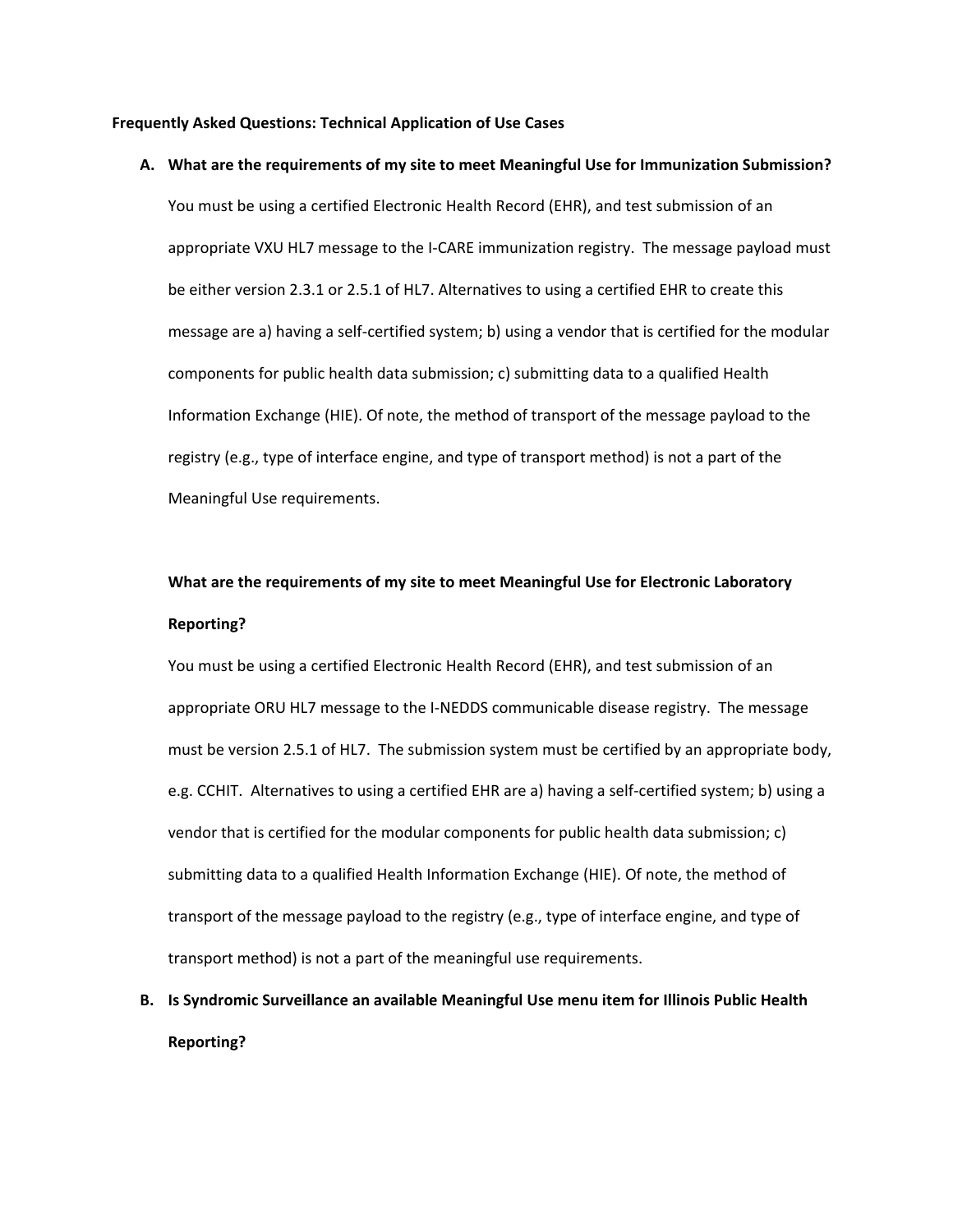No, at this time Illinois cannot receive data for Syndromic Surveillance, though this is planned for the future.

- **C. What type of transport mechanism is needed for data submission to the Immunization Registry and Electronic Laboratory Reporting? What type of data format is required?** As noted, the method of transport to I‐CARE and I‐NEDDS at this time is Secure FTP. Though other methods of transport functionality may be required for certification, SFTP is the method to submit data to Illinois Department of Public Health (IDPH) registries. The data format is the specified version of HL7. Of note, the method of transport of the message payload to the registry (e.g., type of interface engine, and type of transport method) is not a part of the meaningful use requirements.
- D. I have been told that we have to use a specific transport method to submit data to the state **for meaningful use, e.g. Direct, or web services, or a custom interface from a vendor. Is this true?**

No, this is not true. Though the certifying body may test to see if certain functionalities are available for vendor products, these methods are not required to test messaging to the state at this time.

E. What options do I have if I cannot afford a vendor solution, or the vendor proposed rate is too **high?** 

IDPH is developing an entity called a public health node, which is infrastructure to streamline reporting to state registries. The node will be able to accept a variety of data formats, and submit data appropriately to public health agencies. The service will initially be provided without charge, though sustainability plans are being examined. The node will be certified by CCHIT, and submission of data to the node will meet Meaningful Use criteria for a provider or